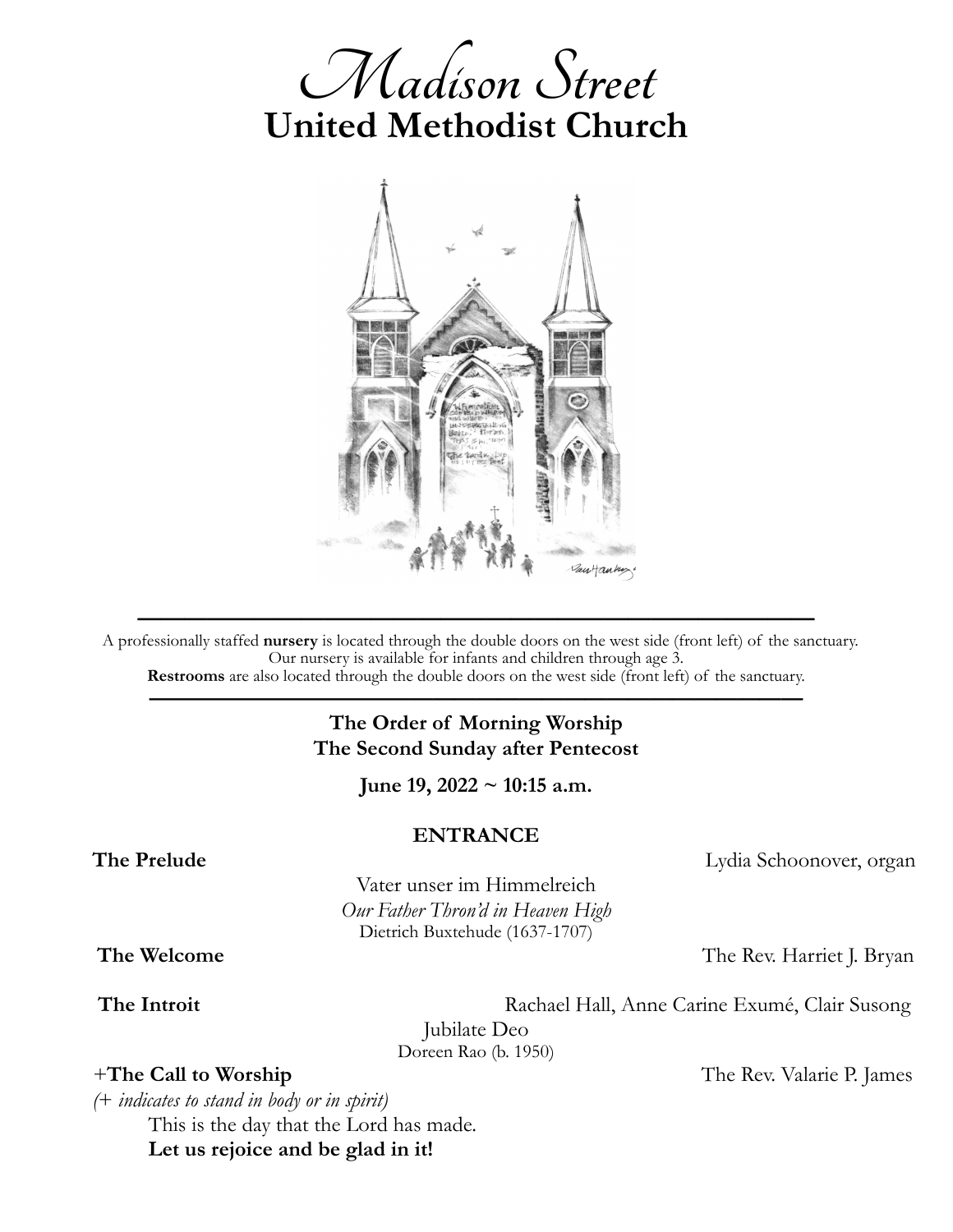## **+The Opening Prayer** Rev. James

The Lord be with you. **And also with you.**

**O God, of glory and God of grace, whose majesty adorns the heavens and whose mercy fills the earth, who needs nothing we can give yet gives us everything we need, who silences the shout of the proud yet amplifies the whispers of the humble, we come before you in awe and gratitude. Open our hearts and minds that we may perceive your presence** 

**and be renewed in our innermost being. Amen.** 

# **+The Processional Hymn No. 89** Joyful, Joyful, We Adore Thee **HYMN TO JOY**

### *The Father's Day Litany* Rev. Bryan

*After each petition, the pastor will conclude:* Lord, in your mercy, *and all my respond:* **Hear our prayer.**

Together let us pray:

For fathers everywhere, who have given us life and love, that we may show them respect and love.

- For fathers who have lost a child through death, that their faith may give them hope, and their family and friends support and console them.
- For men who may or may not have children of their own, but act like a father to someone in need of advice, support, nurturing, and love.
- For stepfathers who have assumed that role with love and joy, who have loved the children of another as their own and created a new family.
- For adoptive fathers, who have heard the call of God to lovingly step forward for those that need their care.
- For fathers who have been unable to be a source of strength, who have not responded to the needs of their children and have not sustained their families.
- For fathers who struggle with temptation, violence, or addiction. For those who do harm, and for those whom they have harmed.
- For new fathers, full of hope. For long-time fathers, full of wisdom. For the fathers yet to be, and fathers soon to be.
- For those that have shaped our lives without claim of family or kinship. For those who have taught us, guided us, shaped us and molded us into servants of Christ our Lord.

**God our Father, in your wisdom and love you made all things. Bless these men, that they may be strengthened as Christian fathers. Let the example of their faith and love shine forth. Grant that we, their sons and daughters, may honor them always with a spirit of profound respect. Grant this through Jesus Christ our Lord. Amen.**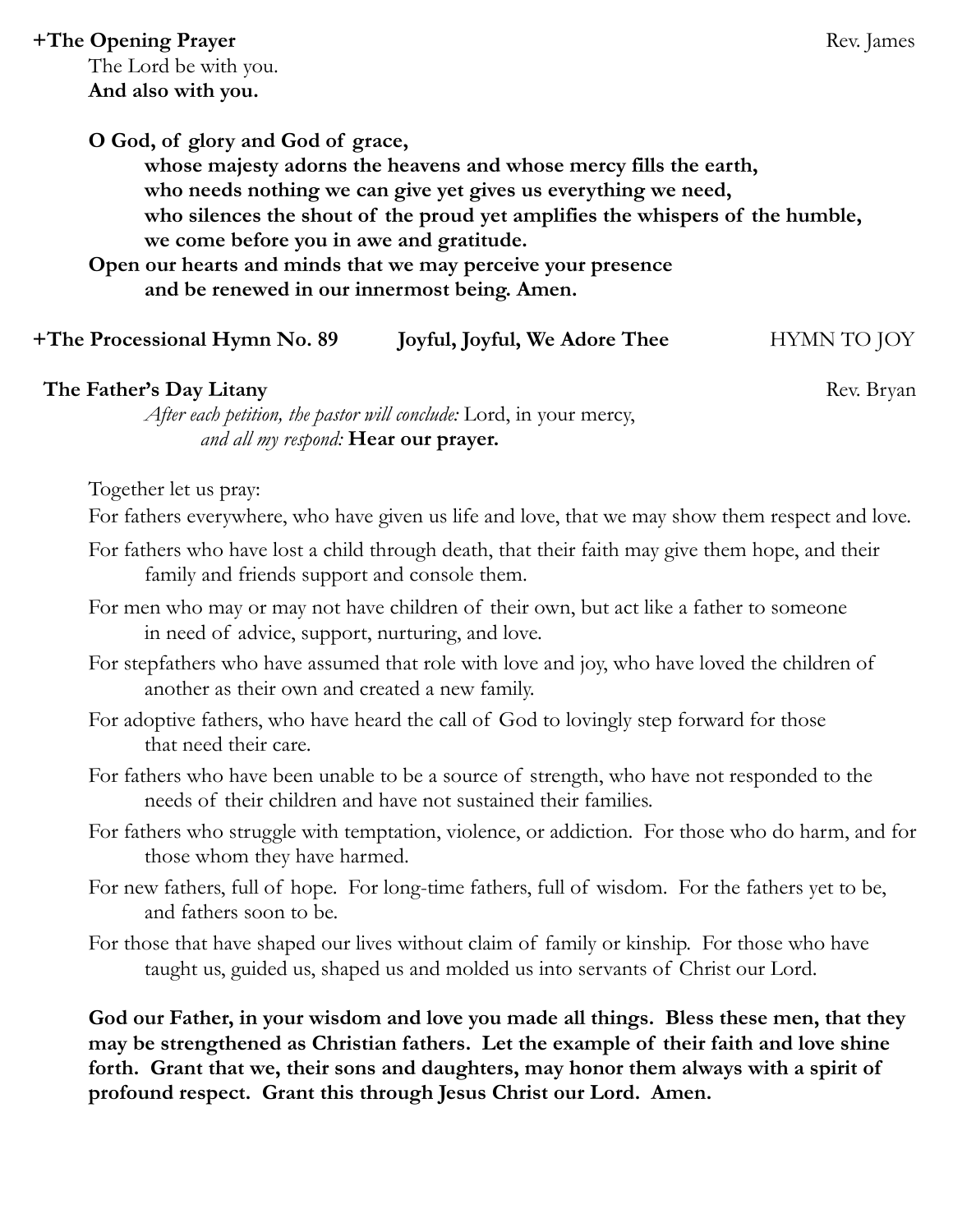| As the hymn is sung, children ages 4 though Grade 5 are invited to go to Kids Core by exiting at<br>the west side (front left) of the sanctuary where Next Gen leaders are waiting.<br>In Kids Core, children will learn more about God and worship in an exciting child-oriented way!<br>At the conclusion of worship, parents will go to the following rooms to dismiss their children:<br>Pre-Kindergarten: Room 305, Kindergarten: Room 308, Grades 1-5: Room 307.<br>Kids Core Topics: PreK & K- Esau Forgives Jacob 1st-5th- Fruit of the Spirit |                     |                             |
|--------------------------------------------------------------------------------------------------------------------------------------------------------------------------------------------------------------------------------------------------------------------------------------------------------------------------------------------------------------------------------------------------------------------------------------------------------------------------------------------------------------------------------------------------------|---------------------|-----------------------------|
| PROCLAMATION AND RESPONSE                                                                                                                                                                                                                                                                                                                                                                                                                                                                                                                              |                     |                             |
| The Hebrew Bible Lesson<br>1 Kings 19:1-4, 8-15a                                                                                                                                                                                                                                                                                                                                                                                                                                                                                                       |                     | Rev. Bryan                  |
| This is the Word of God for the people of God.<br>Thanks be to God.                                                                                                                                                                                                                                                                                                                                                                                                                                                                                    |                     |                             |
| +The Epistle Lesson<br>Galatians 3:23-29                                                                                                                                                                                                                                                                                                                                                                                                                                                                                                               |                     | Rev. James                  |
| This is the Word of God for the people of God.<br>Thanks be to God.                                                                                                                                                                                                                                                                                                                                                                                                                                                                                    |                     |                             |
| The Sermon                                                                                                                                                                                                                                                                                                                                                                                                                                                                                                                                             |                     | The Rev. Andrew C. Kjorlaug |
| Get Back Down the Mountain                                                                                                                                                                                                                                                                                                                                                                                                                                                                                                                             |                     |                             |
| +The Affirmation of Faith No. 881                                                                                                                                                                                                                                                                                                                                                                                                                                                                                                                      | The Apostles' Creed | Rev. Bryan                  |
| The Prayers of the People & The Lord's Prayer No. 895                                                                                                                                                                                                                                                                                                                                                                                                                                                                                                  |                     | Rev. James                  |
| The Offering of Our Gifts to God<br>Rev. Bryan<br>Your generosity enables us to make a difference in our community and world. For your safety and<br>convenience, you will find giving stations in the narthex and at the front of the sanctuary.<br>To give online, go to madisonstreetumc.org/giving. Text to give from your phone. Text REGISTER<br>to 931.263.7485. Once registered, use the same number to text your desired dollar amount.                                                                                                       |                     |                             |

**+The Hymn No. 144 This Is My Father's World** TERRA BEATA

The Offertory **Rachael Hall, Anne-Carine Exumé** 

Here I Am, Lord *I, the Lord of sea and sky, I have heard my people cry. All who dwell in dark and sin my hand will save. I who made the stars of night, I will make their darkness bright. Who will bear my light to them? Whom shall I send?*

*Here I am, Lord. Is it I, Lord? I have heard You calling in the night. I will go, Lord, if You lead me. I will hold your people in my heart. I, the Lord of snow and rain, I have borne my people's pain. I have wept for love of them. They turn away. I will break their hearts of stone, give them hearts for love alone. I will speak my Word to them. Whom shall I send?*